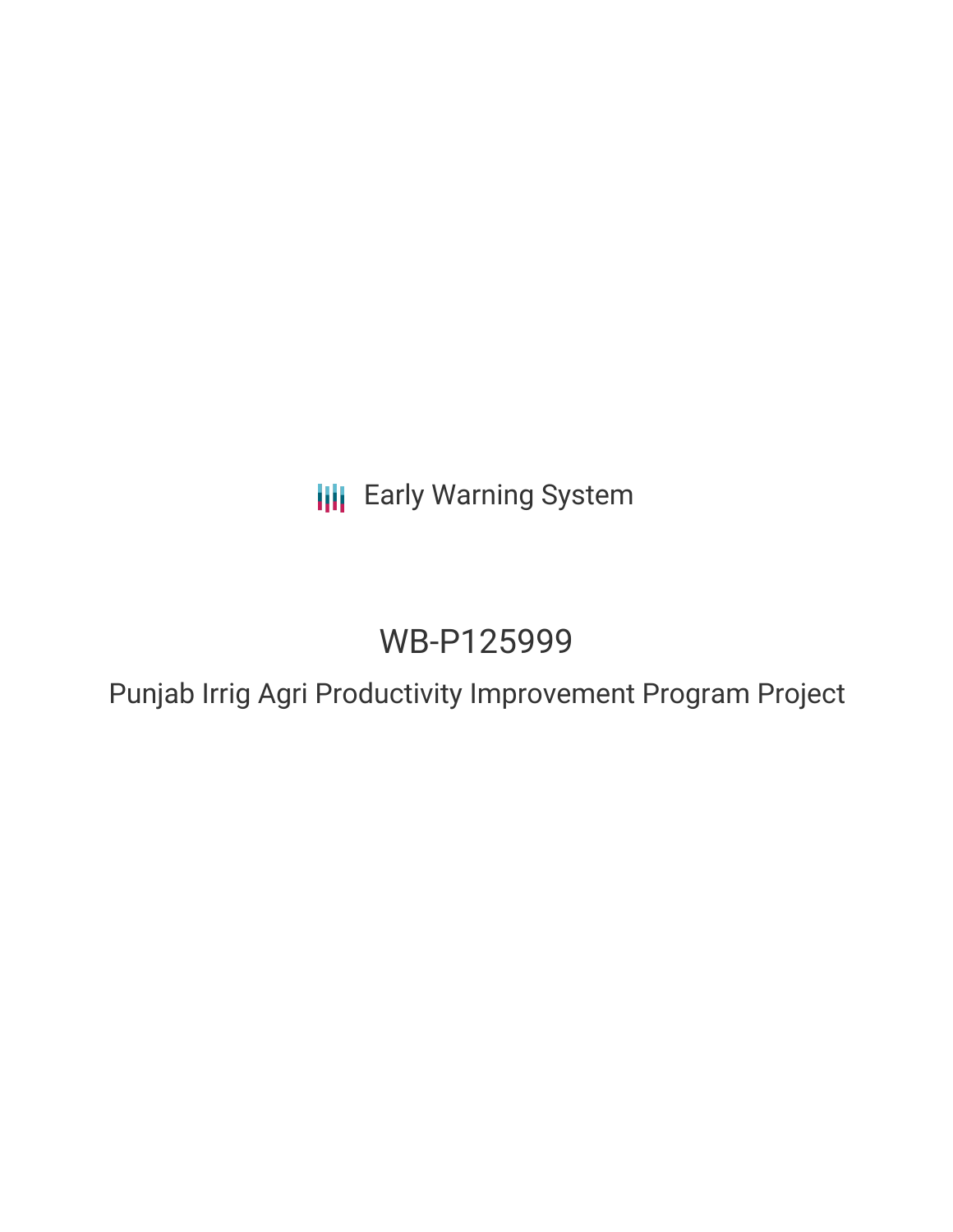

#### **Quick Facts**

| <b>Countries</b>              | Pakistan                        |
|-------------------------------|---------------------------------|
| <b>Financial Institutions</b> | World Bank (WB)                 |
| <b>Status</b>                 | Active                          |
| <b>Bank Risk Rating</b>       | B                               |
| <b>Voting Date</b>            | 2012-03-20                      |
| <b>Sectors</b>                | <b>Agriculture and Forestry</b> |
| <b>Investment Type(s)</b>     | Loan                            |
| <b>Loan Amount (USD)</b>      | \$250.00 million                |
| <b>Project Cost (USD)</b>     | \$423.50 million                |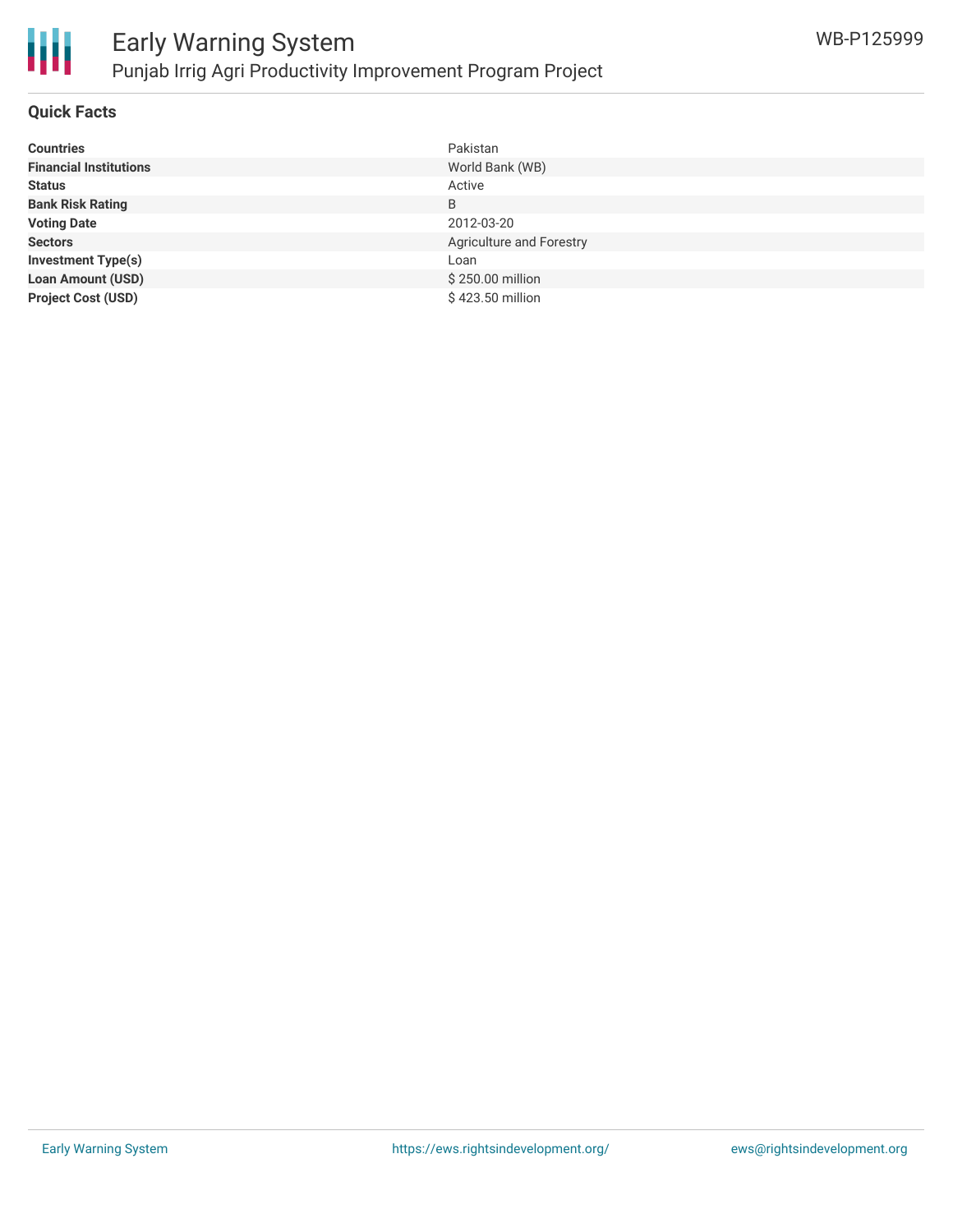

### **Project Description**

The project's main objective is to improve productivity of water use in irrigated agriculture. This will be achieved through improved physical delivery efficiency and irrigation practices, crop diversification and effective application of inputs that will translate into greater agricultural output per unit of water used. The project?s objectives would contribute to increased agricultural production, employment and incomes, higher living standards and positive environmental outcomes.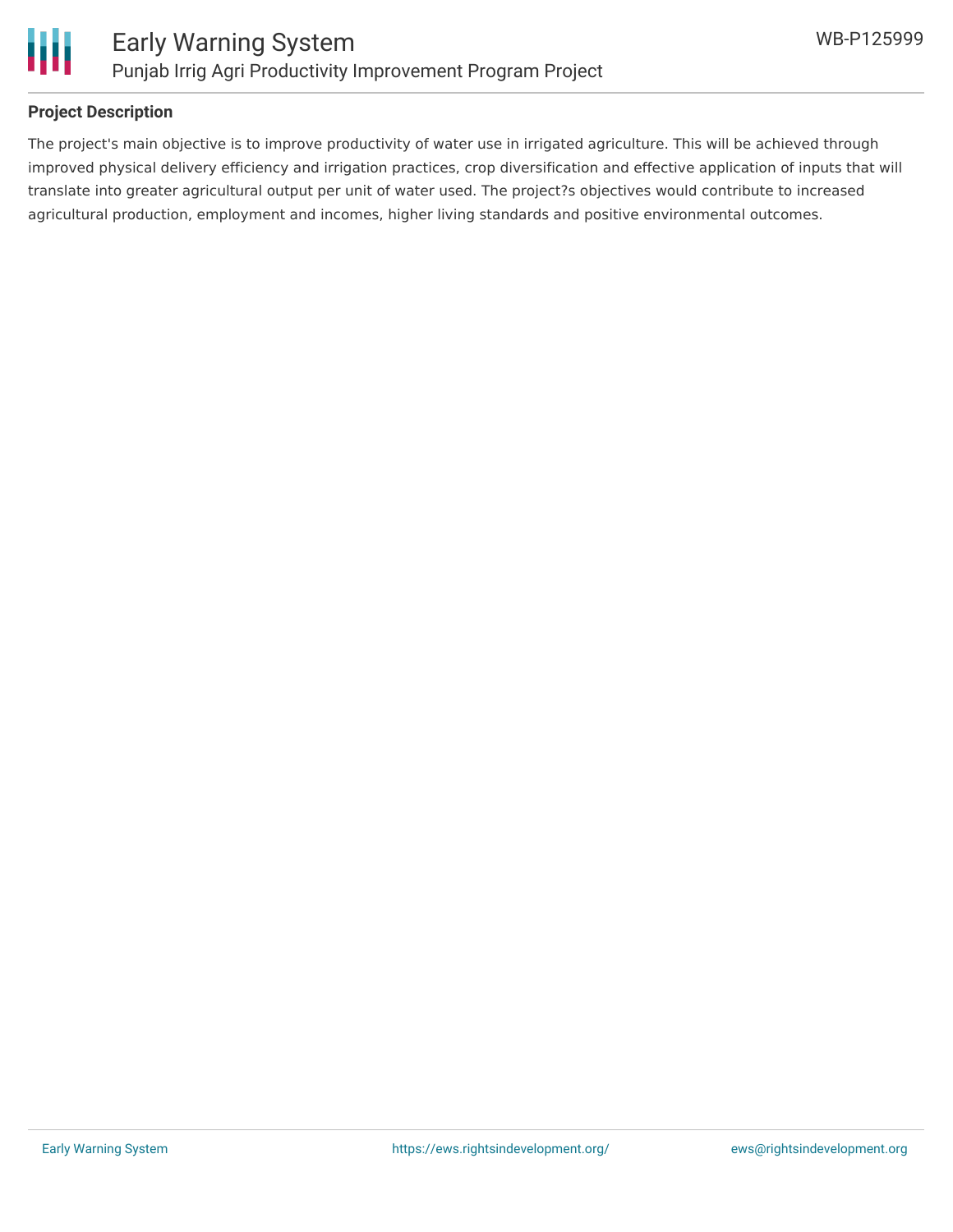

# Early Warning System Punjab Irrig Agri Productivity Improvement Program Project

## **Investment Description**

World Bank (WB)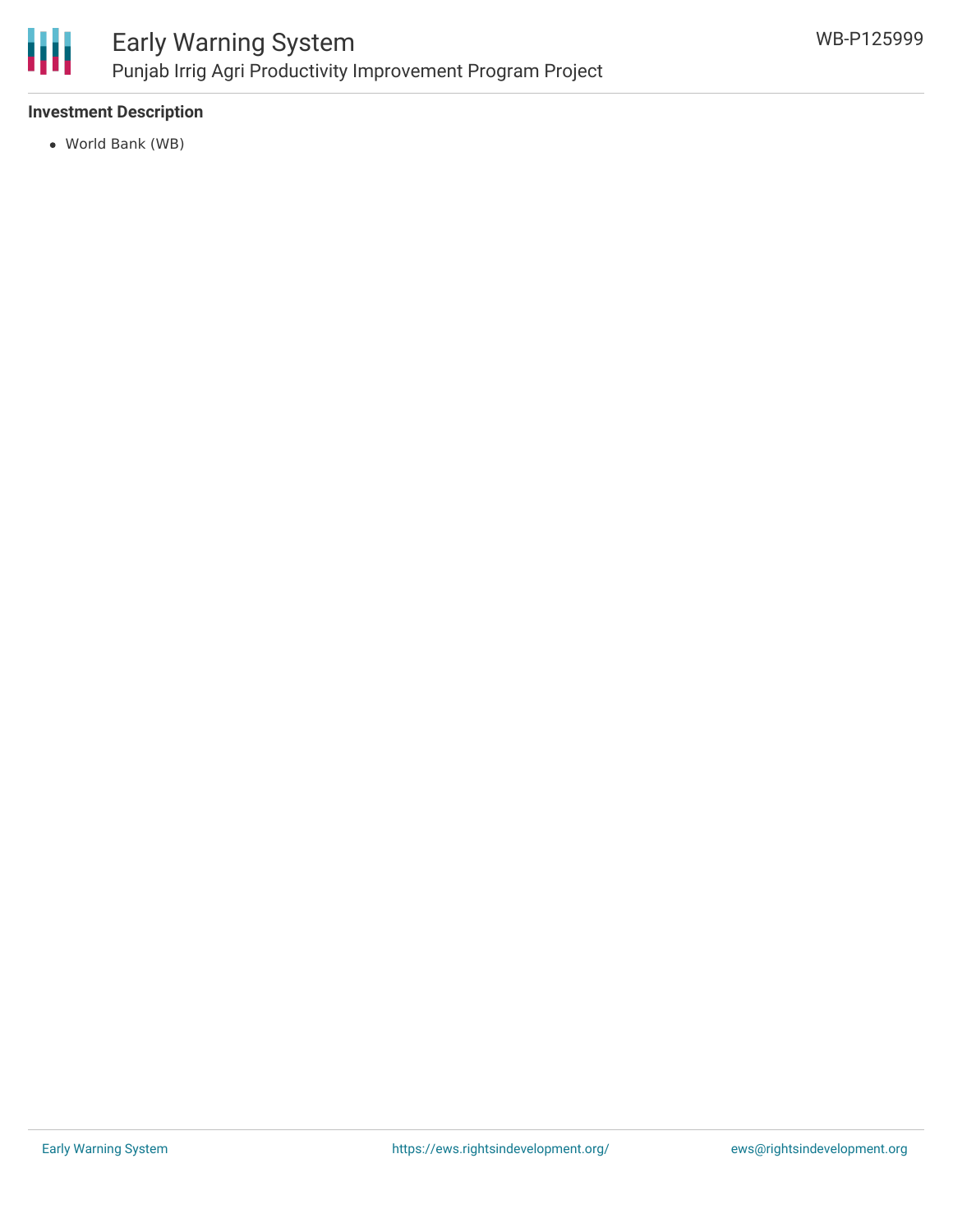

## **Contact Information**

PROJECT CONTACTS

World Bank Contact: Masood Ahmad Title: Lead Hydropower Specialist Contact: Tahira Syed Title: Senior Rural Development Speci

Borrower/Client/Recipient Name:Islamic Republic of Pakistan Contact:Mr. Tariq Pasha Title: Secretary

Implementing Agencies Name: Directorate General Agriculture (Water Management) Contact: Malik Muhammad Akram Title: Director General Email: pipipwm@gmail.com

#### ACCOUNTABILITY MECHANISM OF WORLD BANK

The World Bank Inspection Panel is the independent complaint mechanism and fact-finding body for people who believe they are likely to be, or have been, adversely affected by a World Bank-financed project. If you submit a complaint to the Inspection Panel, they may investigate to assess whether the World Bank is following its own policies and procedures for preventing harm to people or the environment. You can contact the Inspection Panel or submit a complaint by emailing ipanel@worldbank.org. You can learn more about the Inspection Panel and how to file a complaint at: http://ewebapps.worldbank.org/apps/ip/Pages/Home.aspx.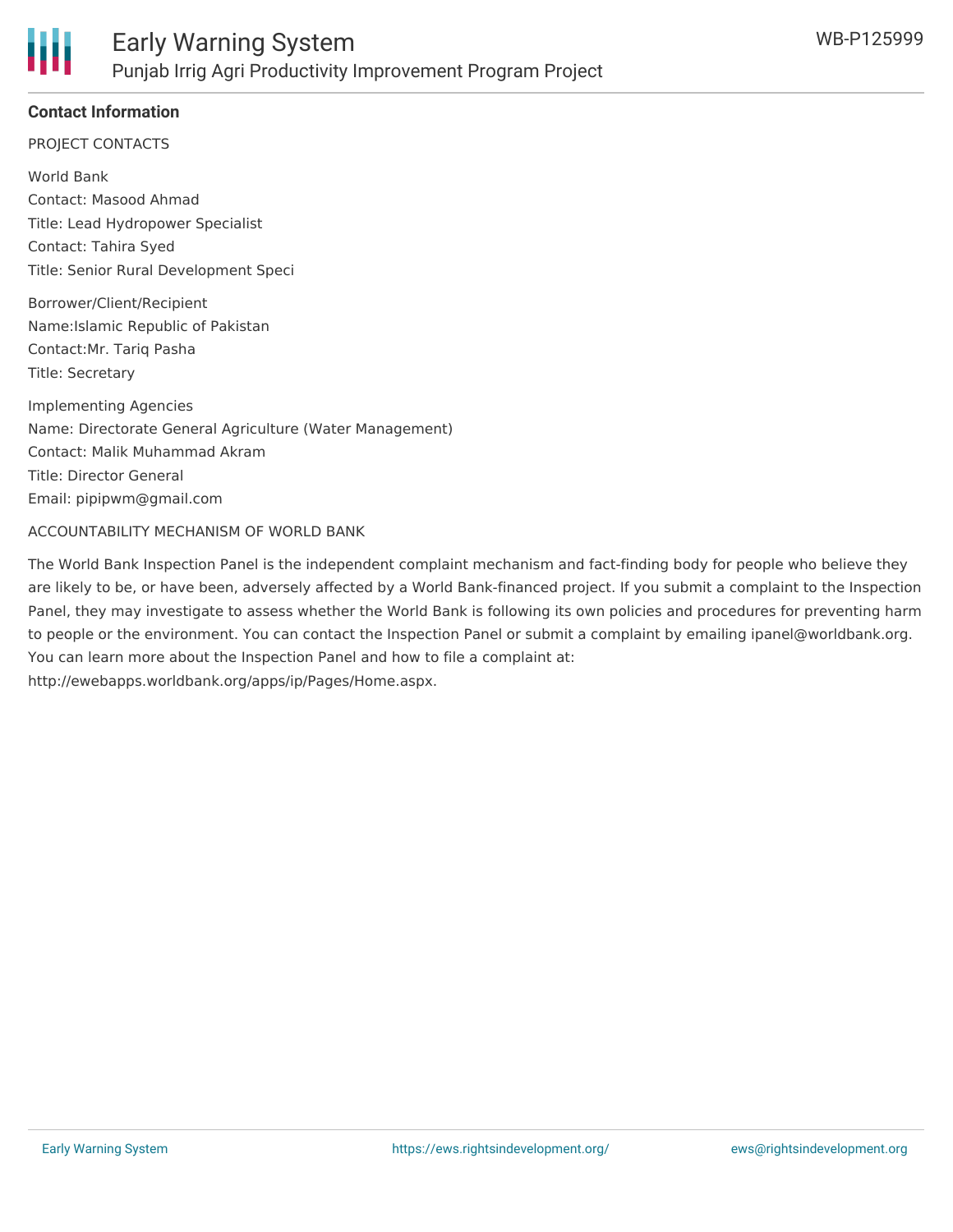

# Early Warning System Punjab Irrig Agri Productivity Improvement Program Project

#### **Bank Documents**

Link to Project [Documents](http://projects.worldbank.org/P125999/punjab-irrigation-productivity-improvement-program-project-phase-i?lang=en&tab=documents&subTab=projectDocuments)